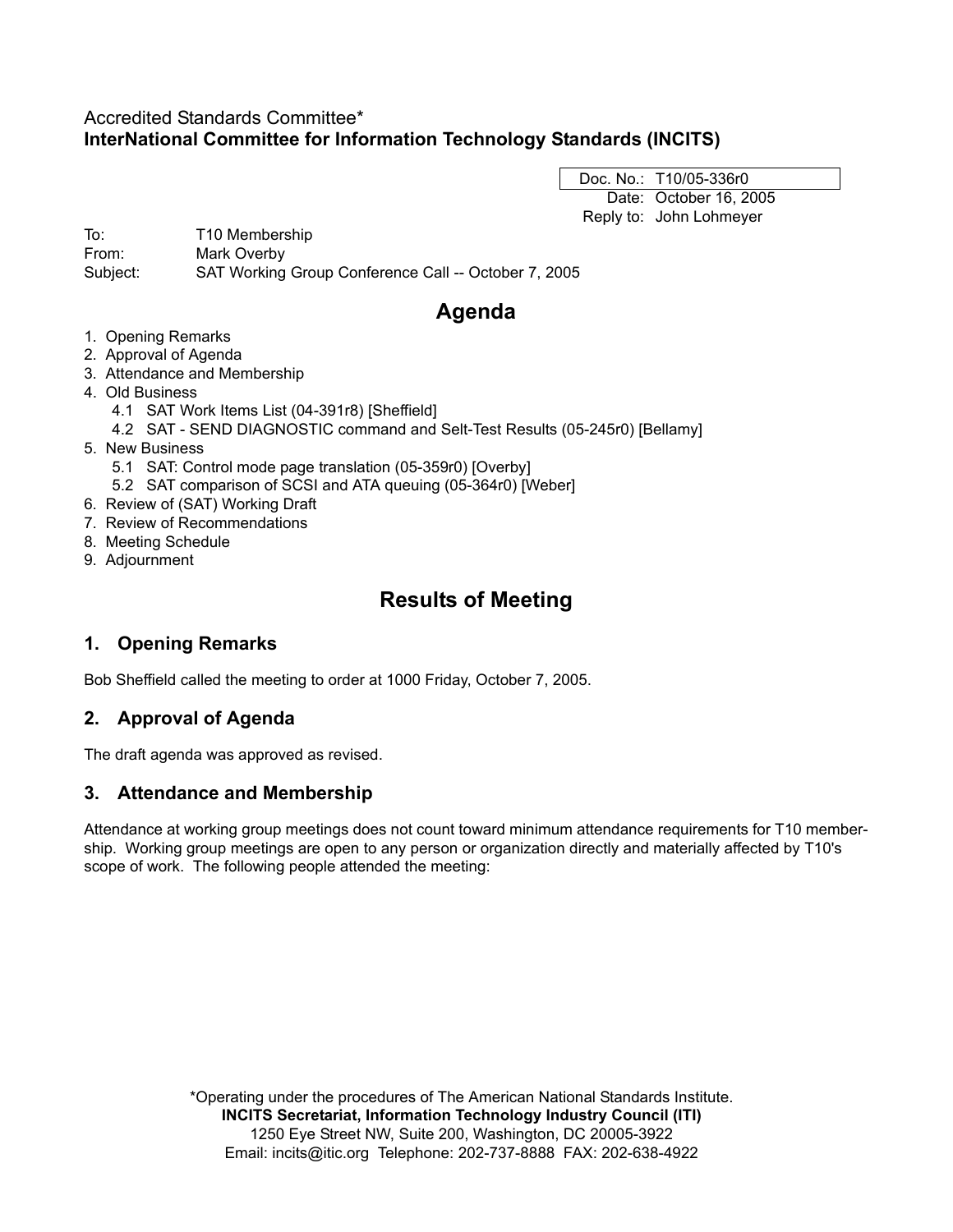| Name                                                                                                |                   |                                                                     | S                                | Organization                                                                                    |
|-----------------------------------------------------------------------------------------------------|-------------------|---------------------------------------------------------------------|----------------------------------|-------------------------------------------------------------------------------------------------|
| Mr. Kevin Marks<br>Mr. Dan Colegrove<br>Mr. Robert Sheffield<br>Mr. Mark Overby<br>Mr. Jim Hatfield |                   |                                                                     | P<br>Ρ<br>Ρ<br>$\mathbf{P}$<br>V | Dell, Inc.<br>Hitachi Global Storage Tech.<br>Intel Corp.<br>Nvidia Corp.<br>Seagate Technology |
| 5 People Present                                                                                    |                   |                                                                     |                                  |                                                                                                 |
| Status Key: P - Principal                                                                           | $\mathbf{L}$<br>V | A, A# - Alternate<br>AV - Advisory Member<br>- Liaison<br>- Visitor |                                  |                                                                                                 |

#### **4. Old Business**

#### **4.1 SAT Work Items List (04-391) [Sheffield]**

Bob Sheffield deferred this to the face to face in October in Las Vegas.

#### **4.2 SAT - SEND DIAGNOSTIC Command and Self Test Results (05-245r0) [Bellamy]**

As Wayne Bellamy was not present, this item was deferred.

#### **5. New Business**

#### **5.1 SAT: Control mode page translation (05-359r0) [Overby]**

Mark Overby reviewed his proposal to create a translation for the control mode page. Mark explained the rationale between each translation and the existing SAT text as well as SPC. Mark received feedback from the attendees and incorporated that into a revision 1 for posting.

#### **5.2 SAT comparison of SCSI and ATA queuing (05-364r0) [Weber]**

Ralph Weber was not present but the group reviewed the proposal briefly to familiarize themselves for the October meeting. There was general consensus that this was a good table to have. Jim Hatfield noted that there seemed to be a need to have a row or text that indicates how the queue is aborted if one of the queued commands is outstanding a different command (non-queued) is sent. Jim also suggested that some of the wording about queue "participation" was confusing. The group agreed that these items should be reviewed with Ralph at the Las Vegas meeting.

## **6. Review of (SAT) Working Draft**

Bob Sheffield reviewed the editors notes from revision 6 of the working draft. The definition of hard reset was discussed and Mark Overby suggested that the definitions flow back to the transport documents for ATA. Mark also noted that this was a good opportunity for him to add a definition of hard reset to ATA8-APT. In the discussion of the editors note around queuing mechanisms it was noted that this was beginning to be covered by Ralph Weber's proposal (05-364).

A discussion ensued about the block descriptor mode parameters. The SAT draft does not reference the density field that SPC has, but SBC does not have the density field. It was unclear what translation was actually needed